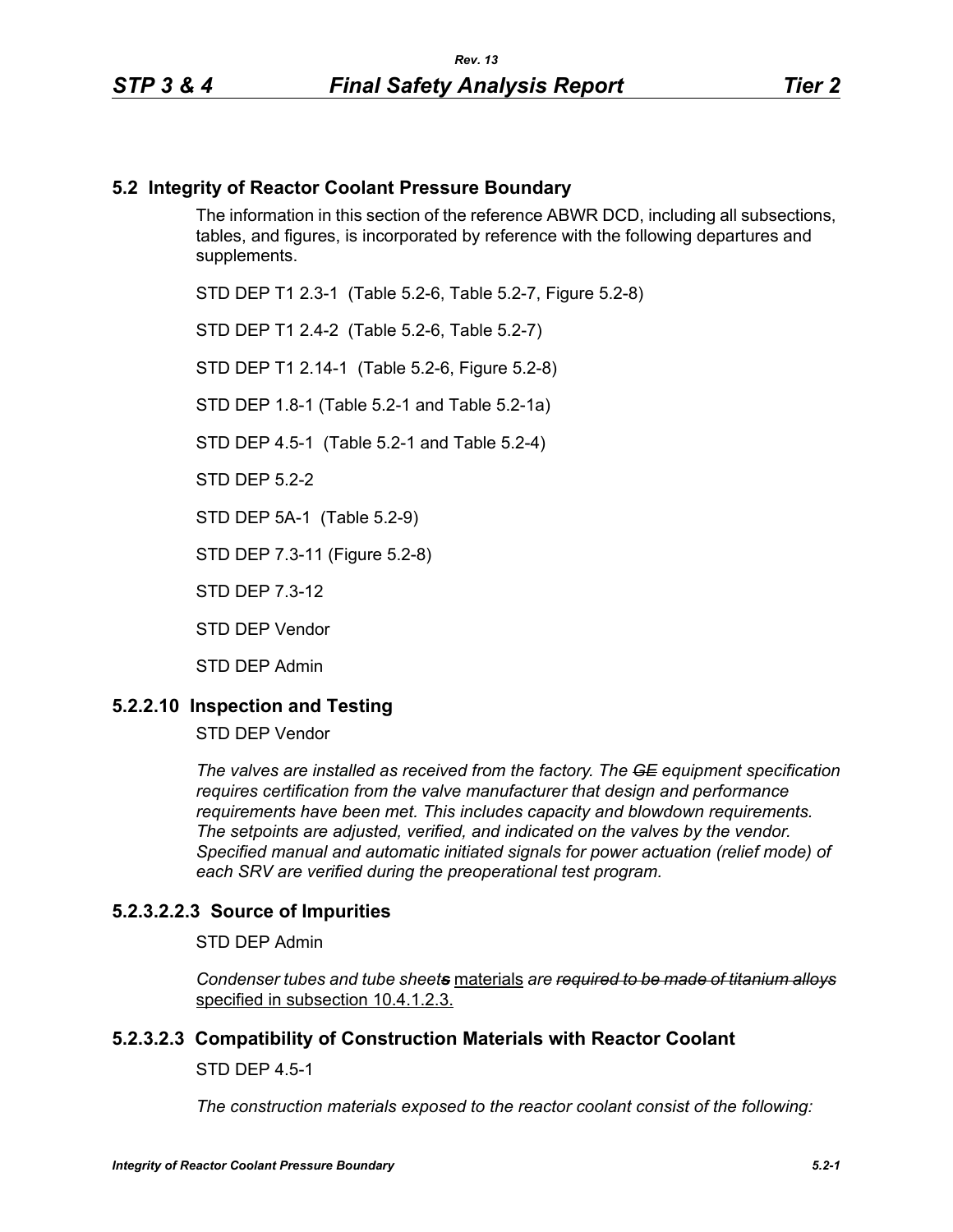- *(1) Solution-annealed austenitic stainless steels (both wrought and cast), Types 304, 304L, 316LN, 316L*, *and XM-19,* CF3, CF3A and CF3M*.*
- *(2) Nickel-based alloy (including* Niobium Modified Alloy *600 and X-750) and alloy steel.*

#### **5.2.4 Preservice and Inservice Inspection and Testing of Reactor Coolant Pressure Boundary**

STD DEP Vendor

*The design to perform preservice inspection is based on the requirements of ASME Code Section XI. The development of the preservice and inservice inspection program plans is based on ASME Code Section XI, Edition and Addenda specified in accordance with 10CFR50, Section 50.55a. For design certification, GE*Toshiba *is responsible for designing the reactor pressure vessel for accessibility to perform preservice and inservice inspection. Responsibility for designing other components for preservice and inservice inspection is the responsibility of the COL applicant. The COL applicant will be responsible for specifying the Edition of ASME Code Section XI to be used, based on the procurement date of the component per 10CFR50, Section 50.55a. The ASME Code requirements discussed in this section for preservice and inservice inspection are based on the edition of ASME Code Section XI specified in Table 1.8- 21.*

# **5.2.4.2.2 Piping, Pumps, Valves and Supports**

STD DEP 5.2-2

*Straight sections of pipe and spool pieces shall be added between fittings. The minimum length of the spool piece has been determined by using the formula L = 2T + 152 mm, where L equals the length of the spool piece (not including weld preparation) and T equals the pipe wall thickness.* Where less than the minimum straight section length is used, an evaluation is performed to ensure that sufficient access exists to perform the required examinations.

#### **5.2.4.3.1 Examination Categories**

STD DEP 5.2-2

*For the preservice examination, all of the items selected for inservice examination shall*  be performed once in accordance with ASME Code Section XI, Subsection IWB-2200, including essentially 100% of the pressure retaining welds in all Class 1 components, *with the exception of the examinations specifically excluded by ASME Code Section XI from preservice requirements, such as* surface or volumetric examinations of welds in lines smaller than NPS 1, volumetric examinations of welds in lines smaller than NPS 4, *VT-3 examination of valve body and pump casing internal surfaces (B-L-2 and B-M-2 examination categories, respectively) and the visual VT-2 examinations for categories B-E and B-P*. If the as-built design incorporates external Category B-O control rod drive housing welds, the preservice examination shall be extended to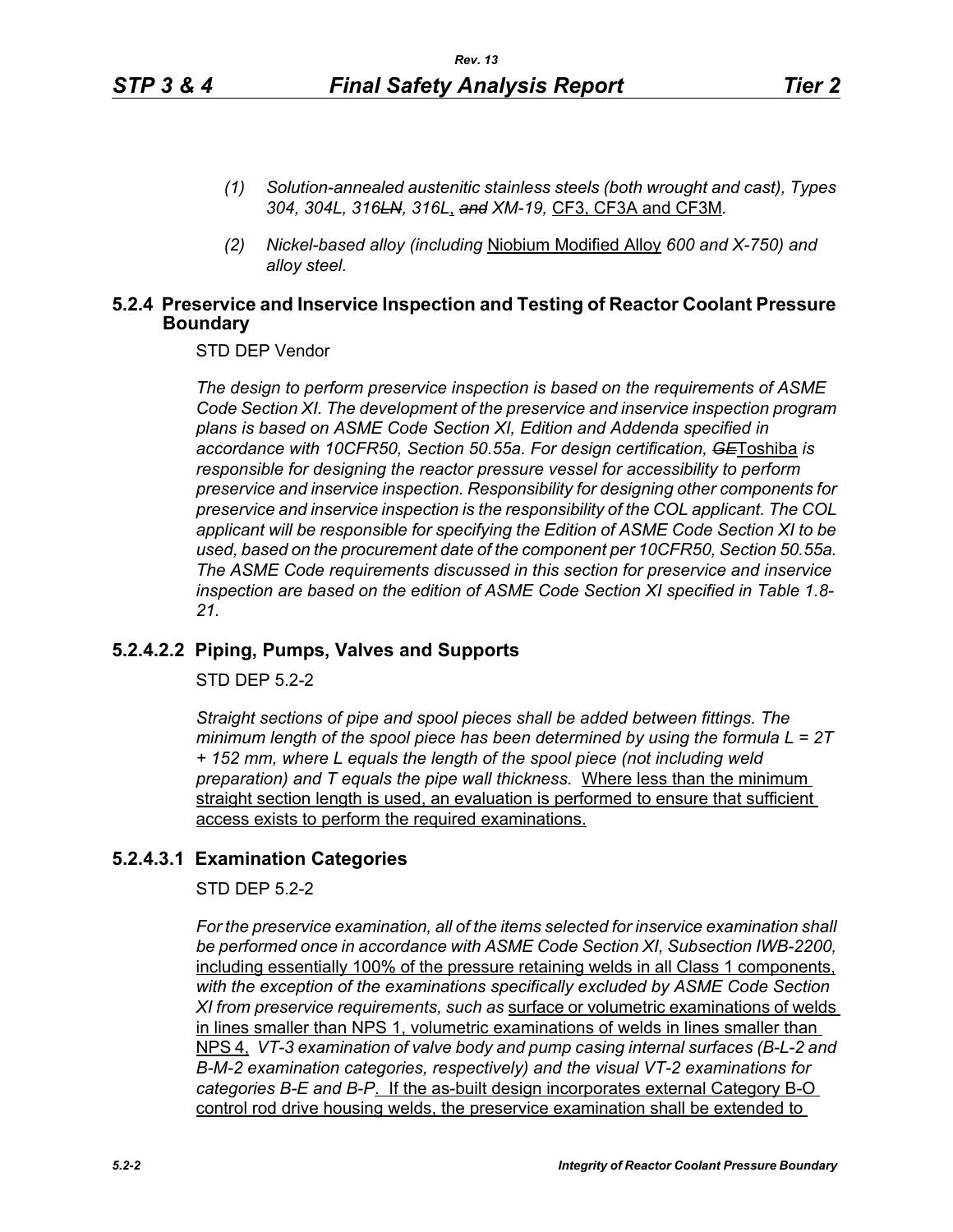include 100% of the welds in the installed peripheral control rod drive housings only in accordance with IWB-2200.

### **5.2.4.3.2.1 Ultrasonic Examination of the Reactor Vessel**

STD DEP 5A-1

*The GE Reactor Vessel Inspection System (GERIS) meets the detection and sizing requirements of Regulatory Guide 1.150, as cited in Table 5.2-9. Inner radius examinations are performed from the outside of the nozzle using several compound angle transducer wedges to obtain complete coverage of the required examination volume. Electronic gating used in the GERIS records up to eight different reflectors simultaneously to assure that all relevant indications are recorded. Appendix 5A demonstrates compliance with Regulatory Guide 1.150.* The ultrasonic system for examination of the reactor vessel meets the qualification requirements discussed in Subsection 5.2.4.3.4.

#### **5.2.5.1.1 Detection of Leakage Within Drywell**

STD DEP T1 2.4-2

STD DEP 7.3-11

*The detection of small identified leakage within the drywell is accomplished by monitoring drywell equipment drain sump pump activity and sump level increases. The*  equipment drain sump level monitoring instruments will activate an alarm in the control *room when the identified* total *leak rate reaches 95* 114 *liters/min.*

*Equipment drain sump pump activity and sump level increases will be caused primarily from leaks from large process valves through valve stem drain lines.*

*The determination of the source of other identified leakage within the drywell is accomplished by (1) monitoring the reactor vessel head seal drain line pressure, (2) monitoring temperature in the valve stem seals drain line to the equipment drain sump, and* NOT USED *(3) monitoring temperature in the SRV discharge lines to the suppression pool to detect leakage through each of the SRVs. All of these monitors continuously indicate and/or record in the control room and will trip and activate an alarm in the control room on detection of leakage from monitored components.* 

*Excessive leakage inside the drywell (e.g., process line break or loss-of-coolant accident) is detected by high drywell pressure, low reactor water level, or high steamline flow (for breaks downstream of the flow elements). The instrumentation channels for these variables will trip when the monitored variable exceeds predetermined limits to activate an alarm and trip the isolation logic, which will close appropriate isolation valves.*

*The alarms, indication and isolation trip functions performed by the foregoing leak detection methods are summarized in Tables 5.2-6 and 5.2-7.*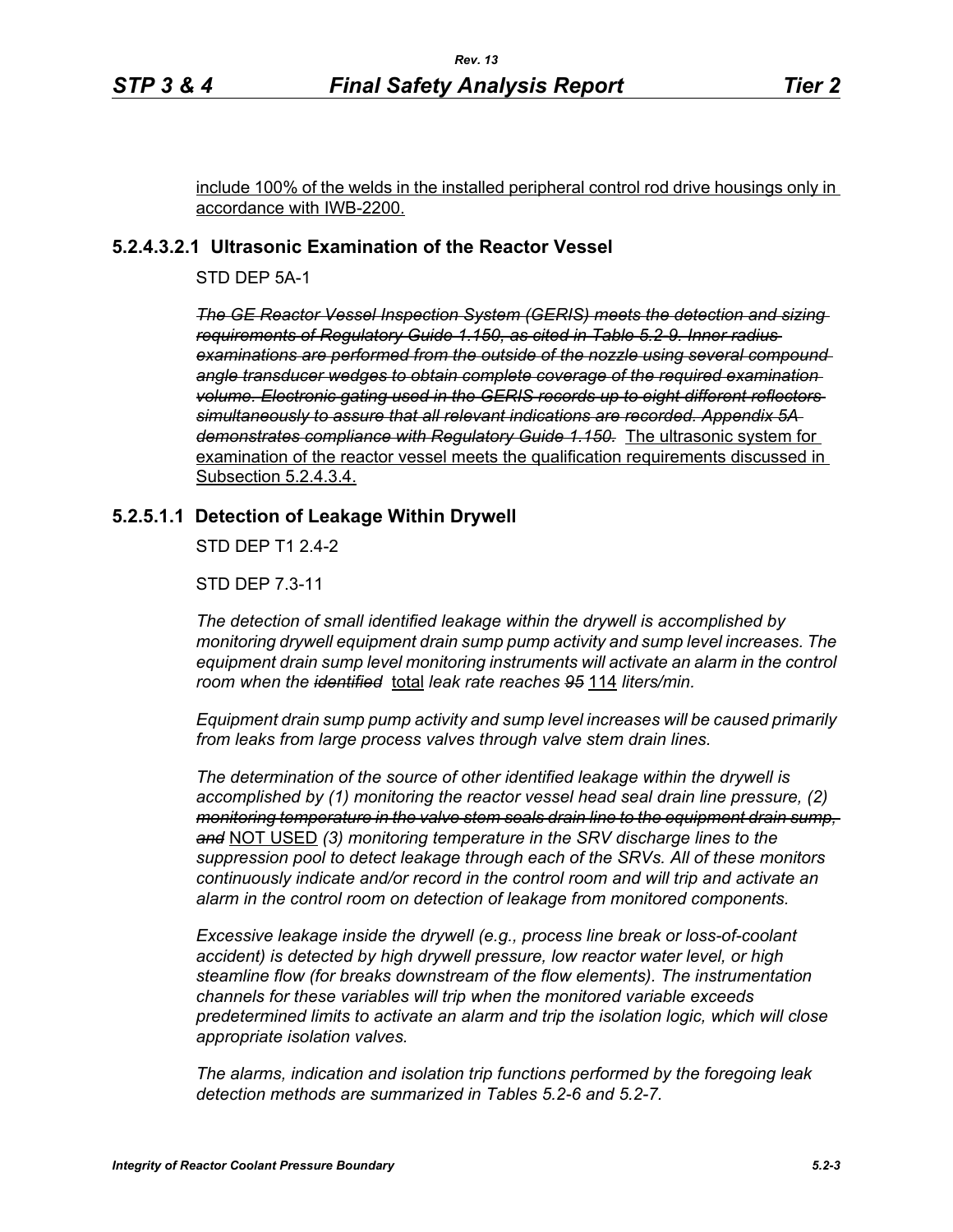*Listed below are the variables monitored for detection of leakage from piping and equipment located within the drywell:*

- *(1) High drywell temperature*
- *(2) High temperature in the valve stem seal (packing) drain lines* NOT USED
- *(3) High flow rate from the drywell floor and equipment drain sumps*
- *(4) High steamline flow rate (for leaks downstream of flow elements in main steamline and RCIC steamline)*
- *(5) High drywell pressure*
- *(6) High fission product releases*
- *(7) Reactor vessel low water level*
- *(8) Reactor vessel head seal drain line high pressure*
- *(9) SRV discharge piping high temperature*
- *(10)* Feedwater lines pressure difference

### **5.2.5.1.2 Detection of Leakage External to Drywell**

STD DEP T1 2.3-1

- *(2) (1) Within steam tunnel (between primary containment and turbine building):*
	- *(a) High radiation in main steamlines (steam tunnel)* NOT USED

# **5.2.5.2.1 Leak Detection Instrumentation and Monitoring Inside the Drywell**

STD DEP T1 2.4-2

STD DEP 7.3-11

STD DEP 7.3-12

*(1) Drywell Floor Drain Sump Monitoring*

*The drywell floor drain sump collects unidentified leakage such as leakage from control rod drives, floor drains, valve flanges, closed cooling water for reactor services (e.g., RIP motor cooling), condensate from the drywell atmospheric coolers, and any leakage not connected to the drywell equipment drain sump. The sump is equipped with two pumps and special instrumentation to measure sump fillup and pumpout times and provide continuous sump level rate of change monitoring with control room indication and alarm capabilities for excessive fill rate or pumpout frequency of the pumps. The drain sump instrumentation has a sensitivity of detecting reactor*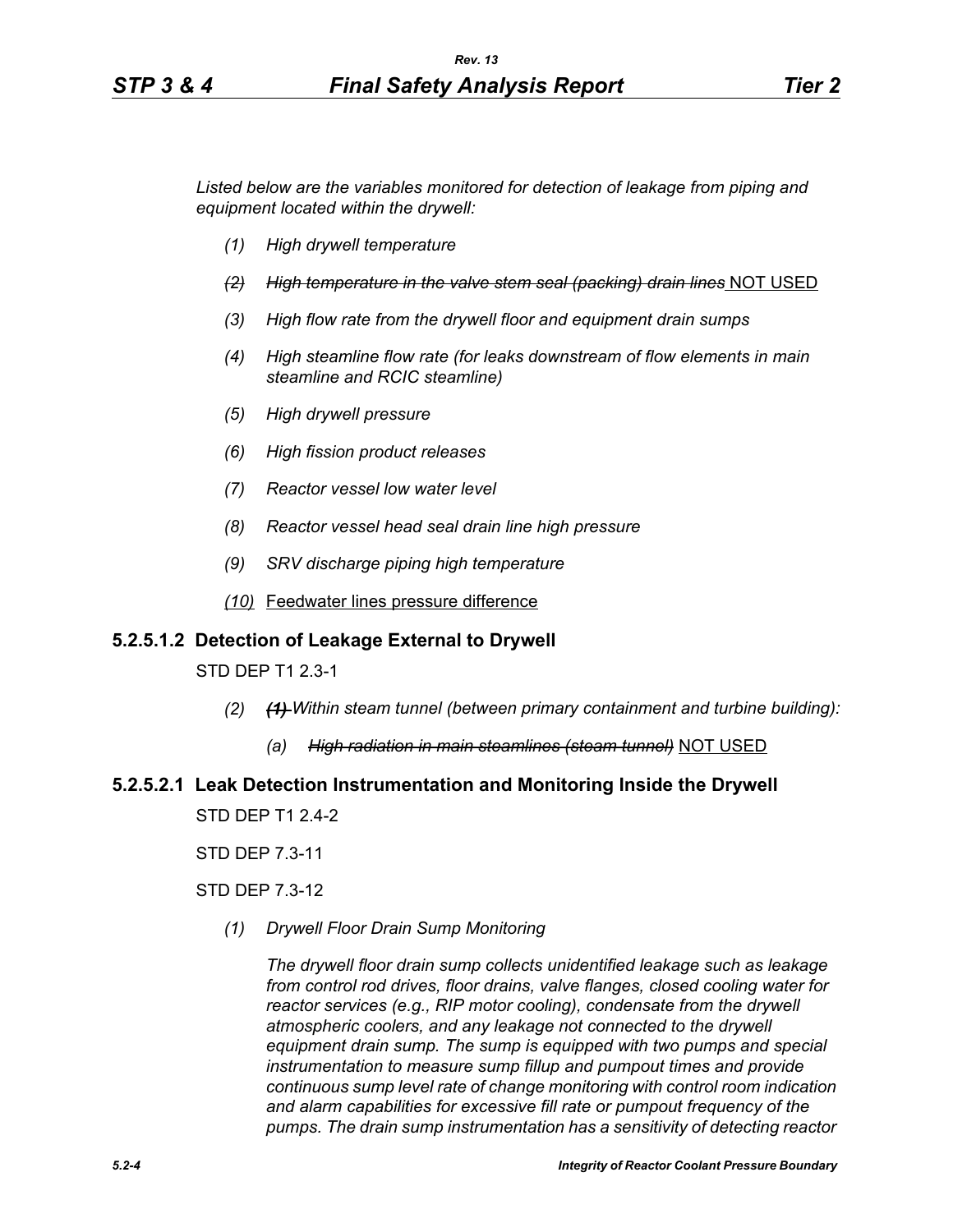*coolant leakage of 3.785 liter/min within a 60 minute period. The alarm setpoint has an adjustable range up to 19 liters/min for the drywell floor drain*  sump. In order to provide early warning of RCS leakage to the operators, a computer based control room alarm is provided that requires operator action with an 8 L/min increase in unidentified leakage over four hours.

*(2) Drywell Equipment Drain Sump Monitoring*

*The drywell equipment drain sump collects only identified leakage from identified leakage sources. This sump monitors leakage from valve stem packings,*the *RPV head flange seal, and other known leakage sources which are piped directly into the drywell equipment drain sump.*

(10) *(1) Valve Stem Packing Leakage Monitoring* NOT USED

*Large (two inch or larger) remote power-operated valves located in the drywell for the Nuclear Boiler, Reactor Water Cleanup, Reactor Core Isolation Cooling, and Residual Heat Removal Systems are fitted with drain lines from the valve stems, from between the two sets of valve steam packing. Leakage through the inner packing is carried to the drywell equipment drain sump. Leakage during hydro-testing may be observed in drain line sight glasses installed in each drain line. Also, each drainline is equipped with temperature sensors for detecting leakage. A remote-operated solenoid valve on each line may be closed to shut off the leakage flow through the first seal in order to take advantage of the second seal, and may be used during plant operation, in conjunction with the sump instrumentation, to identify the specific process valve which is leaking.*

*(14)* Feedwater Lines Pressure Difference

The Feedwater lines are monitored for excessive pressure differences that would indicate a break has occurred in one of the lines. Four channels are provided. A confirmatory high drywell pressure signal is also needed to initiate a trip of condensate pumps.

#### **5.2.5.2.2 Leak Detection Instrumentation and Monitoring External to Drywell**

STD DEP T1 2.3-1

#### *(6) Main Steamline Radiation Monitoring* NOT USED.

*Main steamline radiation is monitored by gamma sensitive radiation monitors of the Process Radiation Monitoring System (PRMS). The PRMS provide four divisional channel trip signals to the LDS to close all MSIVs and the MSL drain valves upon detection of high radiation in the main steamline tunnel area. A reactor trip (scram) is also initiated by the same PRMS channel trip signals. The PRMS trip signals are also used to shutdown the main condenser mechanical vacuum pump and isolate its discharge line. The detectors are geometrically arranged to detect significant increases in*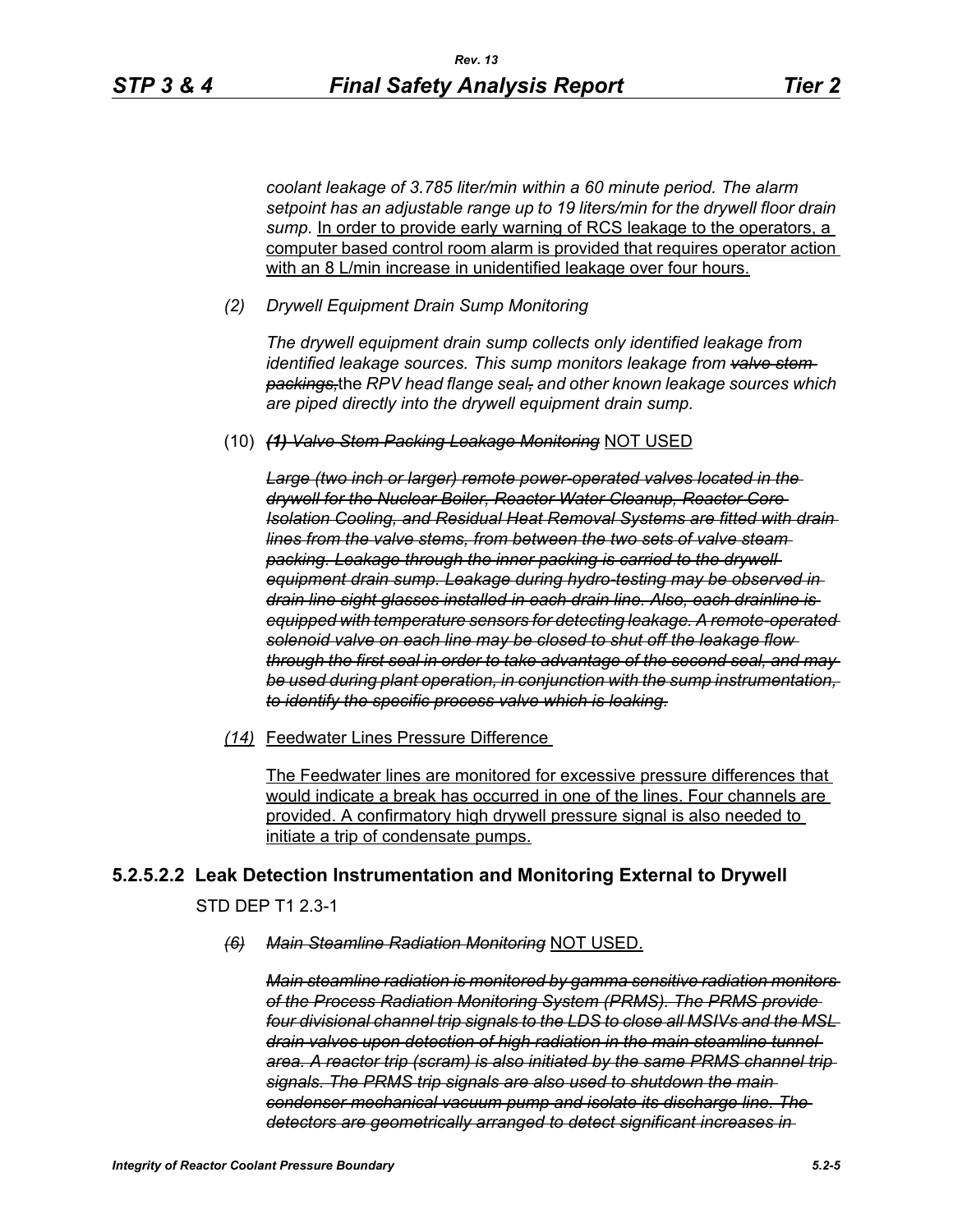*radiation level with any number of main steamlines in operation. Control room indications and alarms are provided by the PRM System.RCIC Steamline Pressure Monitors.* 

# **5.2.5.4.1 Total Leakage Rate**

STD DEP 7.3-12

*The total reactor coolant leakage rate consists of all leakage (identified and unidentified) that flows to the drywell floor drain and equipment drain sumps. The total leakage rate limit is well within the makeup capability of the RCIC System (182 m3/h). The total reactor coolant leakage rate limit is established at 95* 114 *liters/min. The identified and unidentified leakage rate limits are established at 95 liters/min and 3.785 liters/min, respectively.*

*The total leakage rate limit is established low enough to prevent overflow of the sumps. The equipment drain sumps and the floor drain sumps, which collect all leakage, are each pumped out by two 10 m3/h pumps.*

*If either the total or unidentified leak rate limit is exceeded, an orderly shutdown shall be initiated and the reactor shall be placed in a cold shutdown condition within 24* 36 *hours.*

#### **5.2.5.4.2 Identified Leakage Inside Drywell**

STD DEP 7.3-11

*The valve stem packing of large power-operated valves, the reactor vessel head flange seal and other seals in systems that are part of the reactor coolant pressure boundary, and from which normal design identified source leakage is expected, are provided with leakoff drains. The nuclear system valves inside the drywell and the reactor vessel head flange are*is *equipped with double seals. The leakage from the inner valve stem packings and from the reactor vessel head flange inner seal, which discharge*s *to the drywell equipment drain sump, are*is *measured during plant operation.*

#### **5.2.5.5.1 Unidentified Leakage Rate**

STD DEP 7.3-12

*The unidentified leakage rate is the portion of the total leakage rate received in the drywell sumps that is not identified as previously described. A threat of significant compromise to the nuclear system process barrier exists if the barrier contains a crack that is large enough to propagate rapidly (critical crack length). The unidentified leakage rate limit must be low because of the possibility that most of the unidentified leakage rate might be emitted from a single crack* break *in the nuclear system process barrier.*

*An allowance for leakage that does not compromise barrier integrity and is not identifiable is established for normal plant operation.*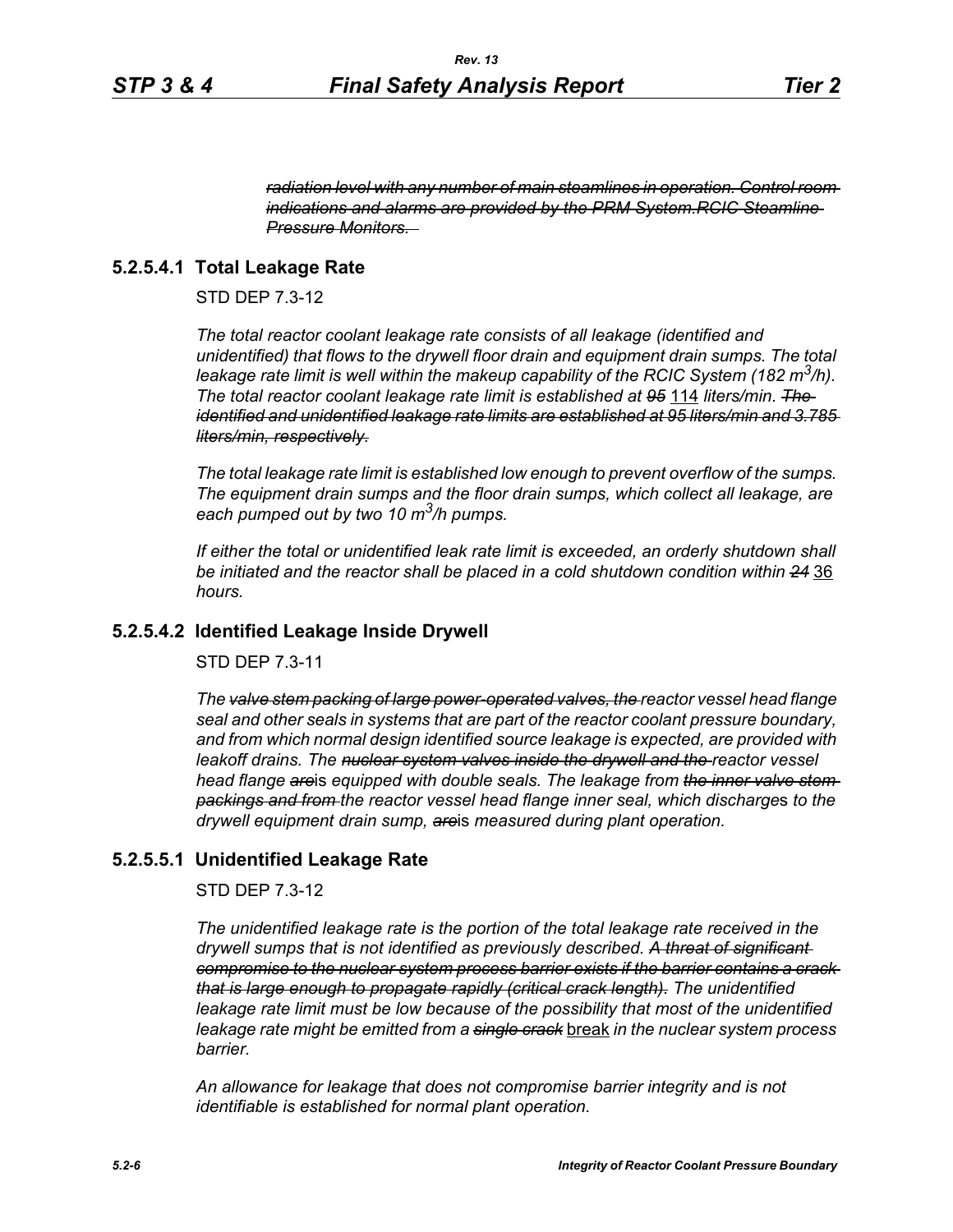*The unidentified leakage rate limit is established at 3.785* 19 *liters/min to allow time for corrective action before the process barrier could be significantly compromised. This unidentified leakage rate is a small fraction of the calculated flow from a critical crack in a primary system pipe (Appendix 3E).*

### **5.2.5.5.2 Margins of Safety**

STD DEP 7.3-12

*The margins of safety for a detectable flaw to reach critical size are presented in Subsection 5.2.5.5.3. Figure 3E-22 shows general relationships between crack length, leak rate, stress, and line size using mathematical models.*

#### **5.2.5.9 Regulatory Guide 1.45: Compliance**

STD DEP 7.3-12

*The Limiting unidentified leakage to 3.785* 19 *liters/min and identified* total *leakage to 95* 114 *liters/min satisfies Position C.9.*

#### **5.2.6 COL License Information**

#### **5.2.6.1 Conversion of Indications**

The following site-specific supplement addresses COL License Information Item 5.1.

Surveillance procedures convert the drywell leakage indications into a common leakage equivalent for unidentified and identified leakage to ensure that leakage requirements in the Technical Specifications are met.

There are four drywell leakage detection indications:

- (1) Drywell floor drain sump monitoring system The surveillance procedure measures the levels in various leakage collection tanks over prescribed time frames and converts these levels into a leakage rate.
- (2) Airborne particulate channel of the drywell fission products monitoring system – The surveillance procedure converts the instantaneous detected radiation level into a leakage rate equivalent.
- (3) Gaseous radioactivity channel of the drywell fission products monitoring system – The surveillance procedure converts the instantaneous detected radiation level into a leakage rate equivalent.
- (4) Drywell air cooler condensate flow monitoring system The surveillance procedure measures the flow rate in the drain line and converts this value to a leakage rate.

The surveillance procedures use the measured leakage rates from each of these monitors to determine a total unidentified leakage rate. The conversion of the information from the four leakage detection systems to a total leakage rate is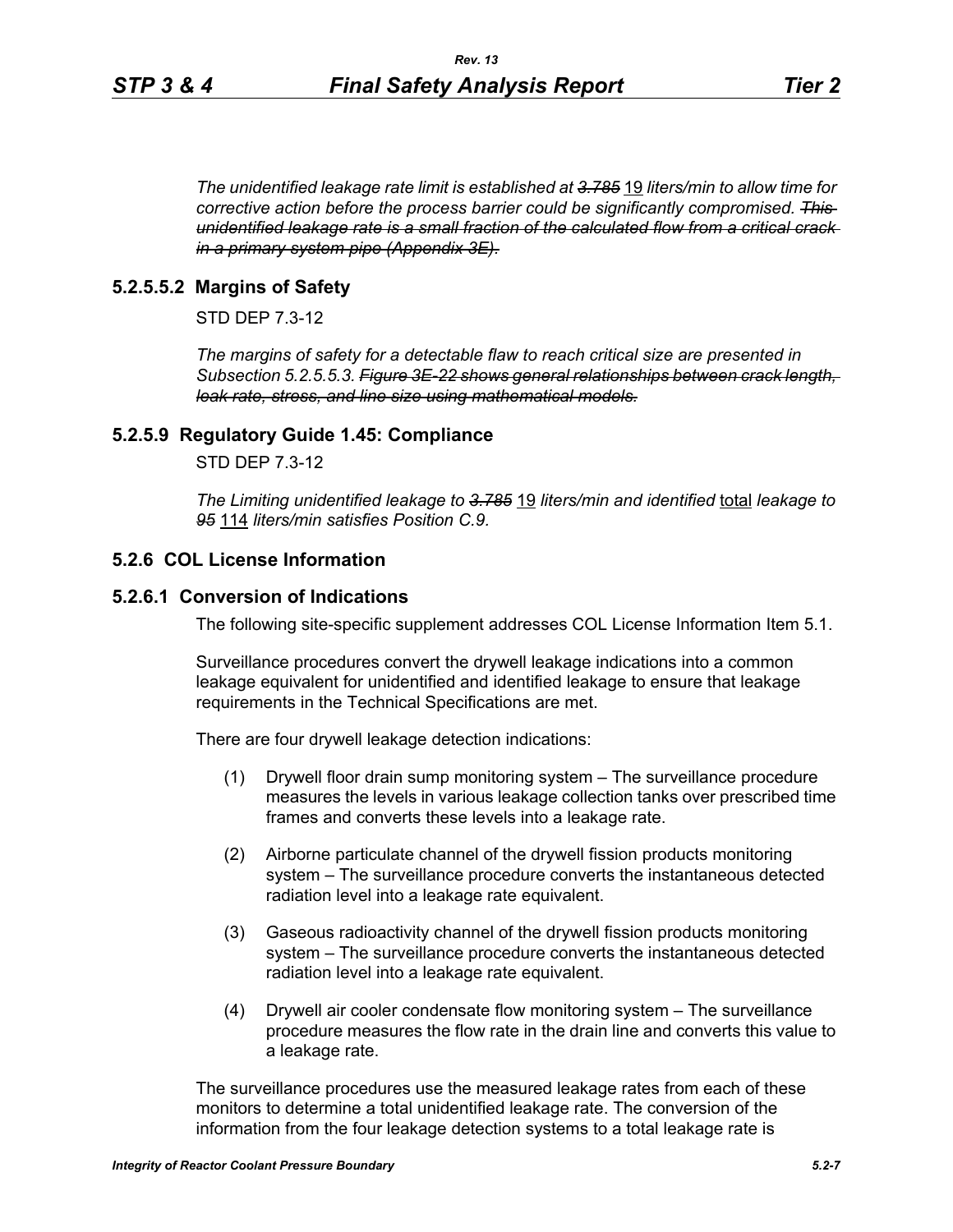accomplished by computerized programs. The drywell floor drain sump monitor, airborne particulates monitor, and drywell air cooler condensate flow monitor are capable of detecting leakage rates as low as 3.785 liters/min. The procedures include direction to the operators on actions to be taken before the TS limit is reached.

## **5.2.6.2 Plant-Specific ISI/PSI**

The following standard supplement address COL License Information Item 5.2.

The ISI/PSI program will be based on the 2004 ASME Boiler and Pressure Vessel Code Section XI, no addenda (as identified on Table 1.8-21). This code will be used for selecting components for examinations, identifying components subject to examination, a description of the components exempted from examination by applicable code, and isometric drawings used for examination. NRC requirements for performance demonstration of ultrasonic examination of reactor pressure vessels for preservice and inservice inspections, once addressed by Regulatory Guide 1.150 will be conducted in accordance with ASME Boiler and Pressure Vessel Code Section XI, Appendix VIII as required by 10 CFR 50.55a. Ultrasonic examination systems shall be qualified in accordance with ASME Boiler and Pressure Vessel Code Section XI, Appendix VIII and ultrasonic examination shall be conducted in accordance with ASME Boiler and Pressure Vessel Code Section XI, Appendix I. ASME Boiler and Pressure Vessel Code Section XI, Appendices I and VIII address near surface examination and surface resolution including the use of electronic gating as well as internal surface examination. Code cases are listed in Table 5.2-1. Any additional relief requests shall be submitted with a supporting technical justification if needed.

The PSI/ISI program for reactor coolant pressure boundary is described in Section 5.2.4 and Table 5.2-8.This COL License Information Item is addressed by the commitment to provide a comprehensive site-specific PSI and ISI program plan to the NRC at least 12 months prior to respective unit commercial power operation as discussed in Subsection 6.6.9.1. (COM 6.6-1)

### **5.2.6.3 Reactor Vessel Water Level Instrumentation**

The following standard supplement addresses COL License Information Item 5.3.

The Reactor Vessel Water Level Instrumentation backfill water flow is supplied from the Control Rod Drive (CRD) system to the reactor water level instrumentation leg to prevent potential formation of gas pocket (large bubbles) in the reference leg. The impact of non-condensable gases on the accuracy of reactor vessel level measurements is considered in the system design. The CRD system provides a process flow of approximately 4 L/min and is based on the results of BWR Owners Group testing in response to NRC Bulletin 93-03. This flow value is confirmed during preoperational testing in accordance with FSAR Subsection 14.2.12.16(3)(d).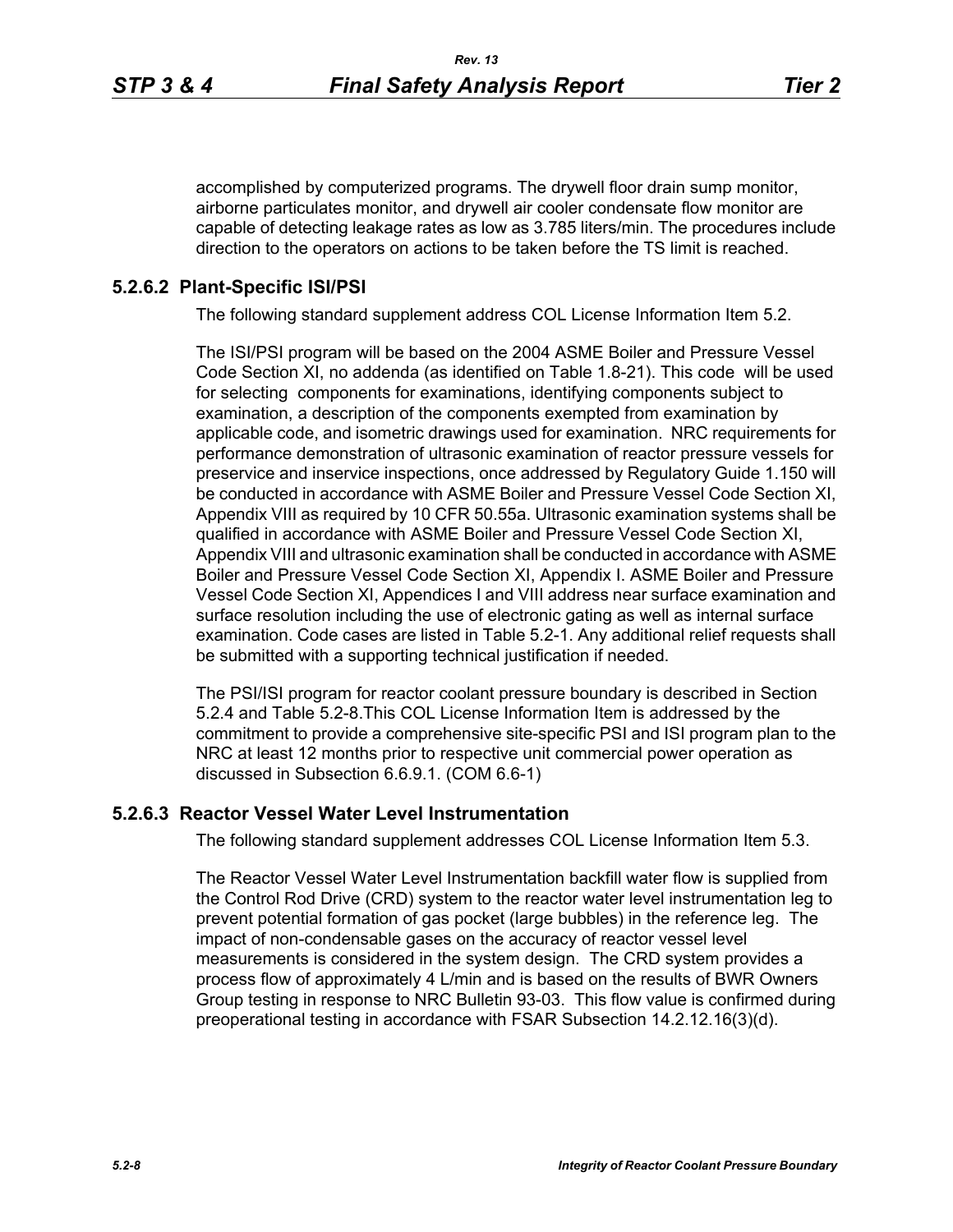| v.<br>۰, |  |
|----------|--|

| <b>Number</b>            | <b>Title</b> | <b>Applicable Equipment</b>       | <b>Remarks</b>                                      |
|--------------------------|--------------|-----------------------------------|-----------------------------------------------------|
| $IN-60-5$                | (33)         | <b>Core Support</b>               | Accepted per RG 1.84                                |
| $fN-71-15$               | (4)          | <b>Component Support]*</b>        | <del>1.85</del>                                     |
| [N-71- <del>17</del> 18  | (1)          | <b>Component Support]*</b>        | <b>Conditionally Accepted per</b><br><b>RG 1.84</b> |
| $IN-122-2$               | (2)          | Piping]*                          | Accepted per RG 1.84                                |
| <b>IN-247</b>            | (3)          | Component Support]*               | Accepted per RG 1.84                                |
| $IN-249-9$<br>[N-249-14  | (4)          | Component Support]*               | Conditionally Accepted per<br>RG 4.85 1.84          |
| $[N-309-1]$              | (5)          | Component Support]*               | Accepted per RG 1.84                                |
| $IN-313$                 | (6)          | Piping]*                          | Accepted per RG 1.84                                |
| $IN-316$                 | (7)          | Piping]*                          | Accepted per RG 1.84                                |
| $fN-318-3$<br>$IN-318-5$ | (8)          | Piping]*                          | <b>Conditionally Accepted per</b><br>RG 1.84        |
| <b>FN-319</b>            | (9)          | Piping <sub>1</sub> *             | Accepted per RG 1.84                                |
| $IN-319-3$               | (9)          | Piping]*                          | Accepted per RG 1.84                                |
| $IN-391-2$               | (10)         | Piping]*                          | Accepted per RG 1.84                                |
| $IN-392-3$               | (11)         | Piping]*                          | Accepted per RG 1.84                                |
| $IN-393$                 | (12)         | Piping]*                          | Accepted per RG 1.84                                |
| $IN-411-1$               | (13)         | Piping]*                          | <b>Conditionally Accepted per</b><br>RG 1.84        |
| $IN-414$                 | (14)         | Component Support]*               | Accepted per RG 1.84                                |
| [N-430                   | (15)         | Component Support]*               | Accepted per RG 1.84                                |
| $N-236-1$                | (16)         | Containment                       | <b>Conditionally Accepted Per</b><br>RG 1.147       |
| N-307-1<br>N-307-2       | (17)         | <b>RPV Studs</b>                  | Accepted per RG 1.147                               |
| $N-416-3$                | (20)         | Piping                            | Accepted Per RG 1.147                               |
| N-432                    | (21)         | Class 1 Components                | Accepted Per RG 1.147                               |
| N-435-1                  | (22)         | Class 2 Vessels                   | Accepted Per RG 1.147                               |
| N-457                    | (23)         | <b>Bolt and Studs</b>             | Accepted Per RG 1.147                               |
| $N-463-1$                | (24)         | Piping                            | Accepted Per RG 1.147                               |
| N-460                    | (25)         | Class 1 & 2 Components and Piping | Accepted Per RG 1.147                               |
| N-472                    | (26)         | Pumps                             | Accepted Per RG 1.147                               |

# **Table 5.2-1 Reactor Coolant Pressure Boundary Components Applicable Code Cases**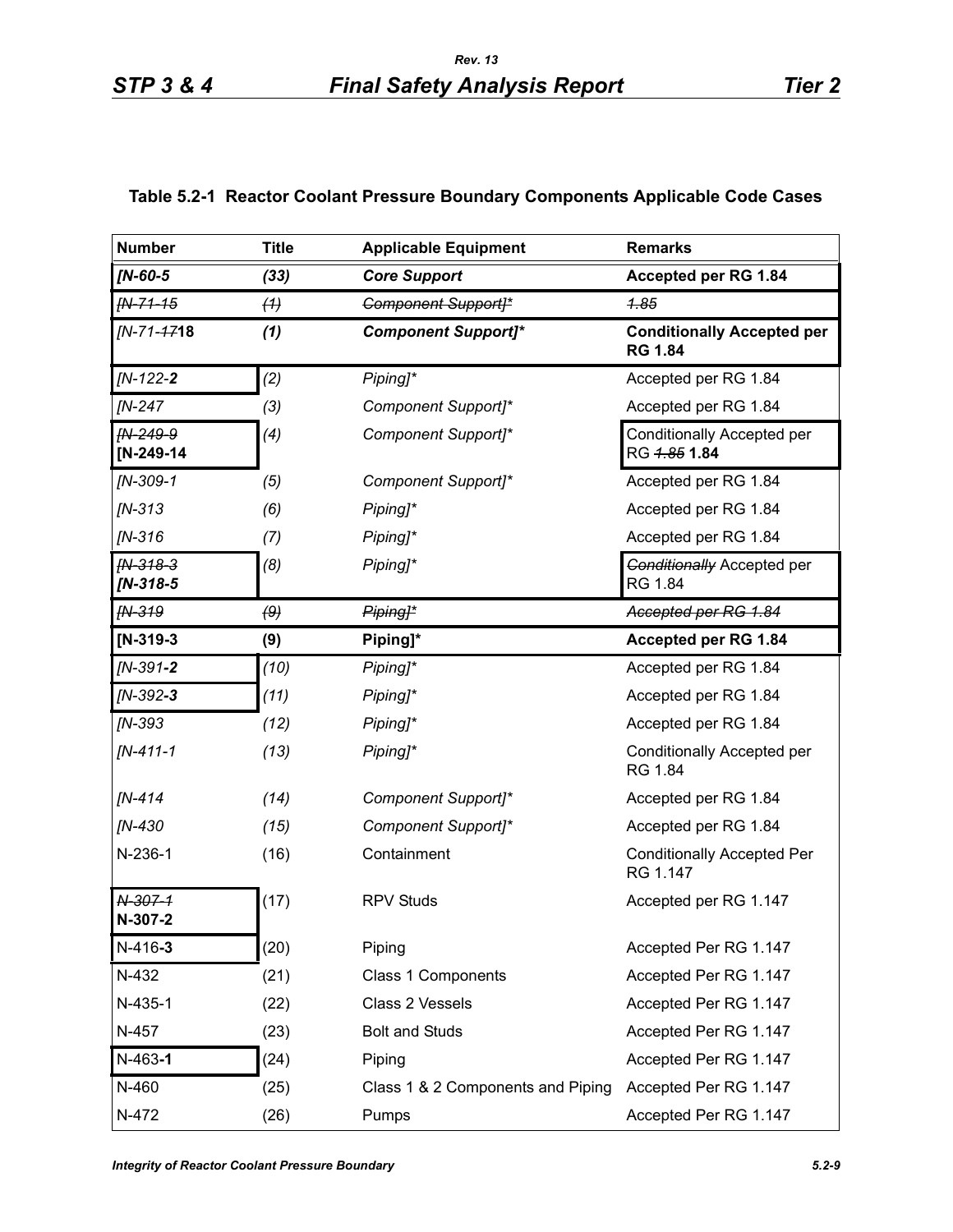# **Table 5.2-1 Reactor Coolant Pressure Boundary Components Applicable Code Cases (Continued)**

| <b>Number</b> | <b>Title</b> | <b>Applicable Equipment</b>                                          | <b>Remarks</b>                                                  |
|---------------|--------------|----------------------------------------------------------------------|-----------------------------------------------------------------|
| IN-476        | (26a)        | Component Support]*                                                  | Accepted per RG 1.84                                            |
| $N-479-1$     | (27)         | Main Steam System                                                    | Not Listed in<br>Accepted per RG 1.147                          |
| N-491         | (28)         | <b>Component Supports</b>                                            | Not Listed in<br>Accepted per RG 1.147                          |
| N-496         | (29)         | <b>Bolts and Studs</b>                                               | Not Listed in<br>Accepted per RG 1.147                          |
| N-580-2       | (30)         | RPV, Reactor Internals, etc                                          | <b>Approved by ASME</b><br><b>Standards Committee</b><br>(2008) |
| N-608         | (31)         | <b>Use of Applicable Code Edition</b><br>and Addenda, NCA-1140(a)(2) | Accepted per RG 1.84                                            |
| $N-613-1$     | (32)         | <b>Reactor Vessel</b>                                                | Accepted per RG 1.147                                           |
| N-632         | (34)         | <b>Containment</b>                                                   | Accepted per RG 1.84                                            |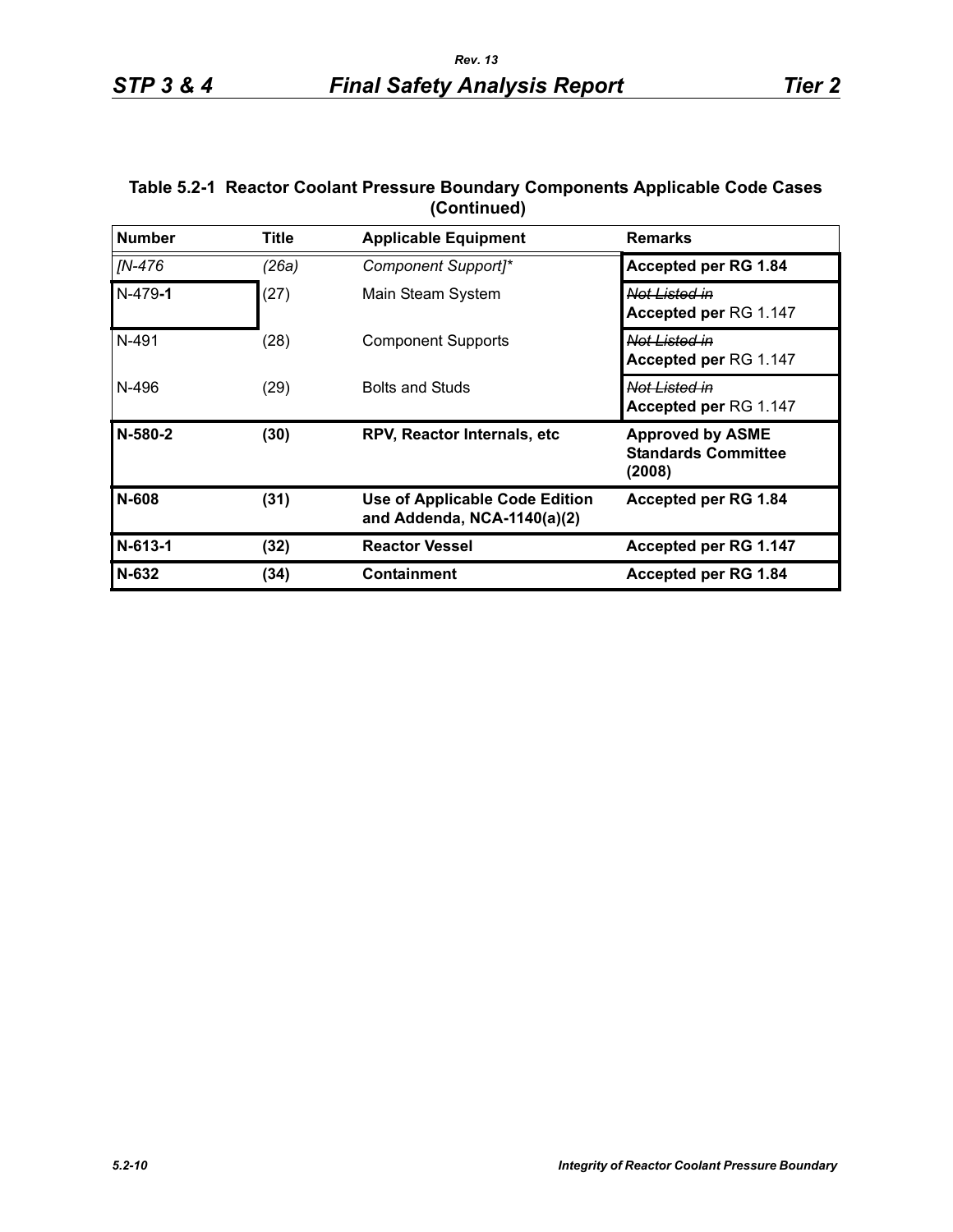#### **Table 5.2-1a Reactor Coolant Pressure Boundary Components Applicable Code Cases (Continued)**

| (30) | Use of Alloy 600 (UNS N066000) with Columbium added, Section III, Div. 1 (SC III File #N96-<br>44) (MC97-86)                                                                 |
|------|------------------------------------------------------------------------------------------------------------------------------------------------------------------------------|
| (31) | Applicable Code Edition and Addenda, NCA-1140(a)(2), Section III, Division 1                                                                                                 |
| (32) | UT Exam of Penetration Nozzles in Vessels, Category B-D, Item Nos. B3.10 and B3.90,<br>Reactor Nozzle to Vessel Welds, Figs. IWB 2500-7(a), (b), (c), Section XI, Division 1 |
| (33) | Material for Core Support Structures, Section III, Division 1                                                                                                                |
| (34) | Use of ASTM A 572, Grades 50 and 65 for Structural Attachments to Class CC<br><b>Containment Liners, Section III, Division 2.</b>                                            |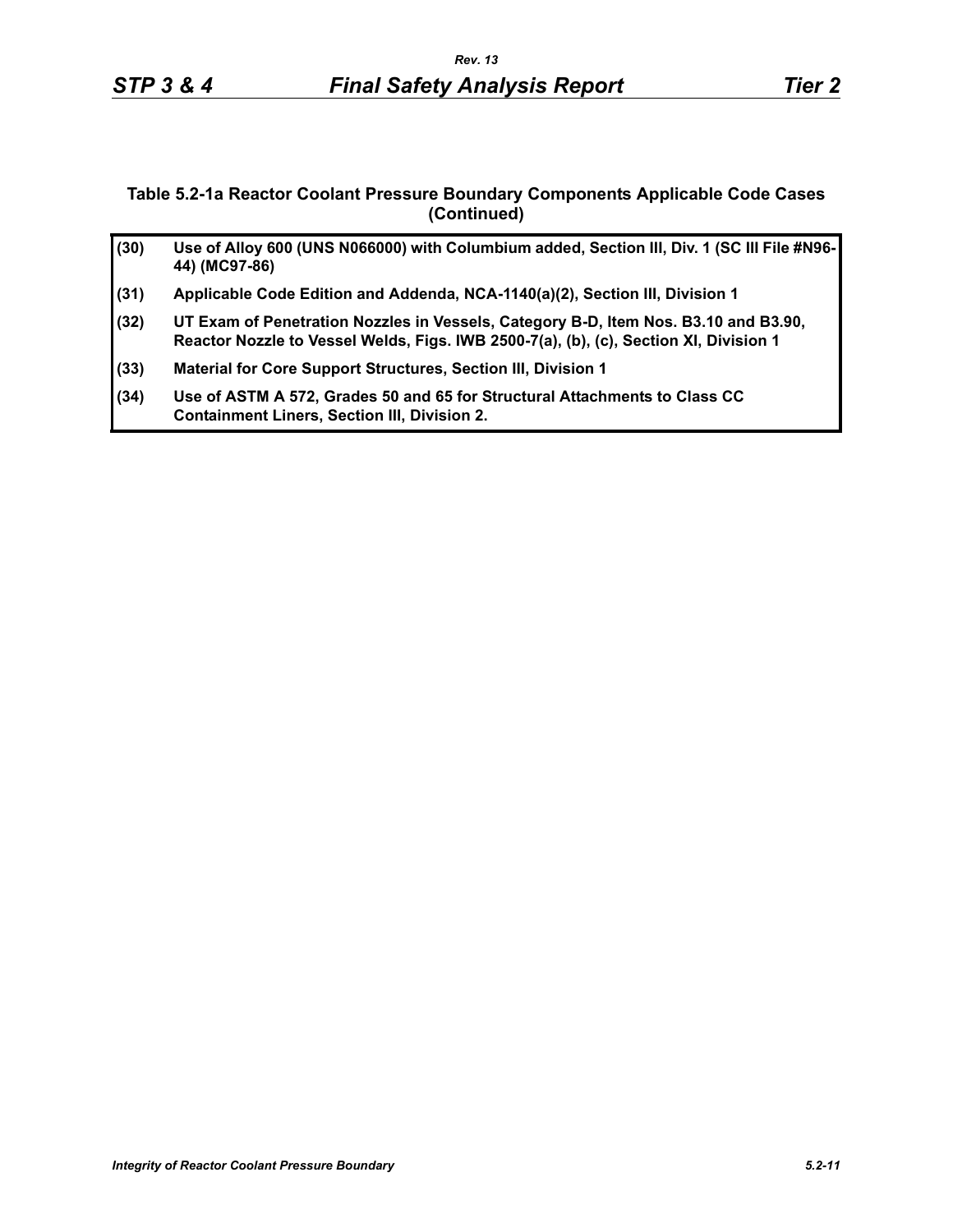| Component                          | Form                           | <b>Material</b>                                                         | <b>Specification</b><br>(ASTM/ASME)                                                     |
|------------------------------------|--------------------------------|-------------------------------------------------------------------------|-----------------------------------------------------------------------------------------|
| <b>Main Steam Isolation Valves</b> |                                |                                                                         |                                                                                         |
| Valve Body                         | Cast                           | Carbon steel                                                            | SA352 LCB                                                                               |
| Cover                              | Forged                         | Carbon Steel                                                            | <b>SA350LF2</b>                                                                         |
| Poppet                             | Forged                         | Carbon Steel                                                            | <b>SA350LF2</b>                                                                         |
| Valve stem                         | Rod                            | 17-4 ph Precipitation<br><b>Hardened Stainless</b><br><b>Steel</b>      | SA 564 630 (H1100)                                                                      |
| Body bolt                          | <b>Bolting</b>                 | Low-Alloy steel                                                         | SA 540 B23 CL4 or 5                                                                     |
| Hex nuts                           | <b>Bolting Nuts</b>            | Low-Alloy steel                                                         | <b>SA 194 GR7</b>                                                                       |
| Main Steam Safety/Relief Valve     |                                |                                                                         |                                                                                         |
| <b>Body</b>                        | Forging or<br>Casting          | Carbon steel<br>Carbon steel                                            | ASME SA 350 LF2<br>ASME SA 352 LCB                                                      |
| Bonnet (yoke)                      | Forging or<br>Casting          | Carbon steel<br>Carbon steel                                            | ASME SA 350 LF2<br>ASME SA 352 LCB                                                      |
| Nozzle (seat)                      | Forging or<br>Casting          | Stainless steel<br>or<br>Carbon steel                                   | ASME SA 182 Gr F316 or<br>SA351 CF3 or CF 3M<br>ASME SA 350 LF2 or<br><b>SA 352 LCB</b> |
| Body to bonnet stud                | Bar/rod<br><b>Bolting</b>      | Low-Alloy steel                                                         | ASME SA 193 Gr B7                                                                       |
| Body to bonnet nut                 | Bar/rod<br><b>Bolting Nuts</b> | Low-Alloy steel                                                         | ASME SA 194 Gr 7                                                                        |
| <b>Disk</b>                        | Forging<br>or Casting          | Alloy steel NiGrfe<br>NiCrFe Alloy Stainless ASME SA 351 CF 3A<br>steel | ASME SASB 637 Gr 718                                                                    |
| Spring washer<br>&                 | Forging                        | Carbon steel                                                            | ASME SA 105                                                                             |
| <b>Adjusting Screw</b><br>or       | <b>Bolting</b>                 | Alloy steel                                                             | ASME SA 193 Gr B6<br>(Quenched + tempered or<br>normalized & tempered)                  |
| Setpoint adjustment assembly       | Forgings                       | Carbon and alloy steel<br>parts                                         | Multiple specifications                                                                 |

# **Table 5.2-4 Reactor Coolant Pressure Boundary Materials**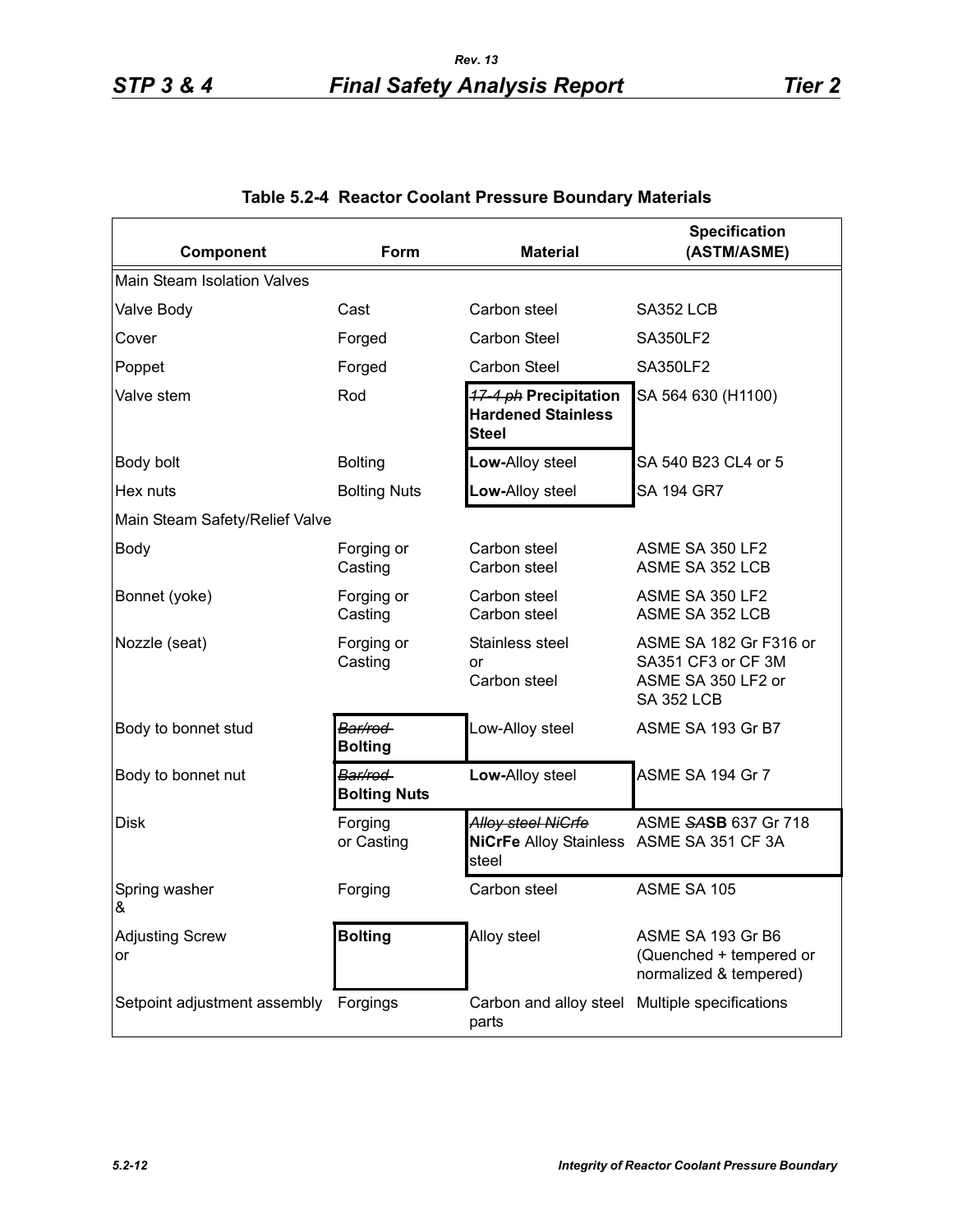| Component                                                          | Form                         | <b>Material</b>                           | <b>Specification</b><br>(ASTM/ASME)                                                  |
|--------------------------------------------------------------------|------------------------------|-------------------------------------------|--------------------------------------------------------------------------------------|
| Spindle (stem)                                                     | Bar                          | Precipitation-hardened<br>stainless steel | ASTM A564 Type 630<br>(H 1100)                                                       |
| Spring                                                             | Wire or Bellville<br>washers | <b>Steel</b><br><b>Alloy Steel</b>        | ASTM A304 Gr 4161 N<br>45 Cr Mo V67                                                  |
| Main Steam Piping (between RPV and the turbine stop valve)         |                              |                                           |                                                                                      |
| Pipe                                                               | Seamless                     | Carbon steel                              | ASME SA 333 Gr. 6                                                                    |
| Contour nozzle<br>250A 10.36 MpaG                                  | Forging                      | Carbon steel                              | <b>ASME SA 350 LF 2</b>                                                              |
| Large groove flange                                                | Forging                      | Carbon steel                              | <b>ASME SA 350 LF 2</b>                                                              |
| 50A special nozzle                                                 | Forging                      | Carbon steel                              | ASME SA 350 LF2                                                                      |
| Elbow                                                              | Seamless                     | Carbon steel                              | ASME SA 420                                                                          |
| Head fitting/penetration piping                                    | Forging                      | Carbon steel                              | ASME SA 350 LF2                                                                      |
| Feedwater Piping (between RPV and the seismic interface restraint) |                              |                                           |                                                                                      |
| Pipe                                                               | Seamless                     | Carbon steel                              | ASME SA 333 Gr. 6                                                                    |
| Elbow                                                              | Seamless                     | Carbon steel                              | ASME SA 420                                                                          |
| Head fitting/penetration piping                                    | Forging                      | Carbon steel                              | ASME SA 350 LF2                                                                      |
| Nozzle                                                             | Forging                      | Carbon steel                              | ASME SA 350 LF2                                                                      |
| <b>Recirculation Pump Motor Cover</b>                              |                              |                                           |                                                                                      |
| Bottom flange (cover)                                              | Forging                      | Low-Alloy steel                           | ASME SA 533 Gr. B Class 1<br>or SA 508 Class 3                                       |
| Stud                                                               | <b>Bolting</b>               | Low-Alloy steel                           | ASME SA 540 CL.3 Gr.B24<br>or SA 193, B7                                             |
| <b>Nut</b>                                                         | <b>Bolting Nuts</b>          | Low-Alloy steel                           | <b>ASME SA 194 Gr. 7</b>                                                             |
| <b>CRD</b>                                                         |                              |                                           |                                                                                      |
| Middle flange                                                      | Forging                      | Stainless steel                           | SA 182/182M, F304L*,<br>F304*, F316L* or F316*, or<br>SA 336/336M, F304* or<br>F316* |
| Spool piece                                                        | Forging                      | Stainless steel                           | SA 182/182M, F304L*,<br>F304*F316L*, or SA<br>336/336M, F304* or F316*               |

# **Table 5.2-4 Reactor Coolant Pressure Boundary Materials (Continued)**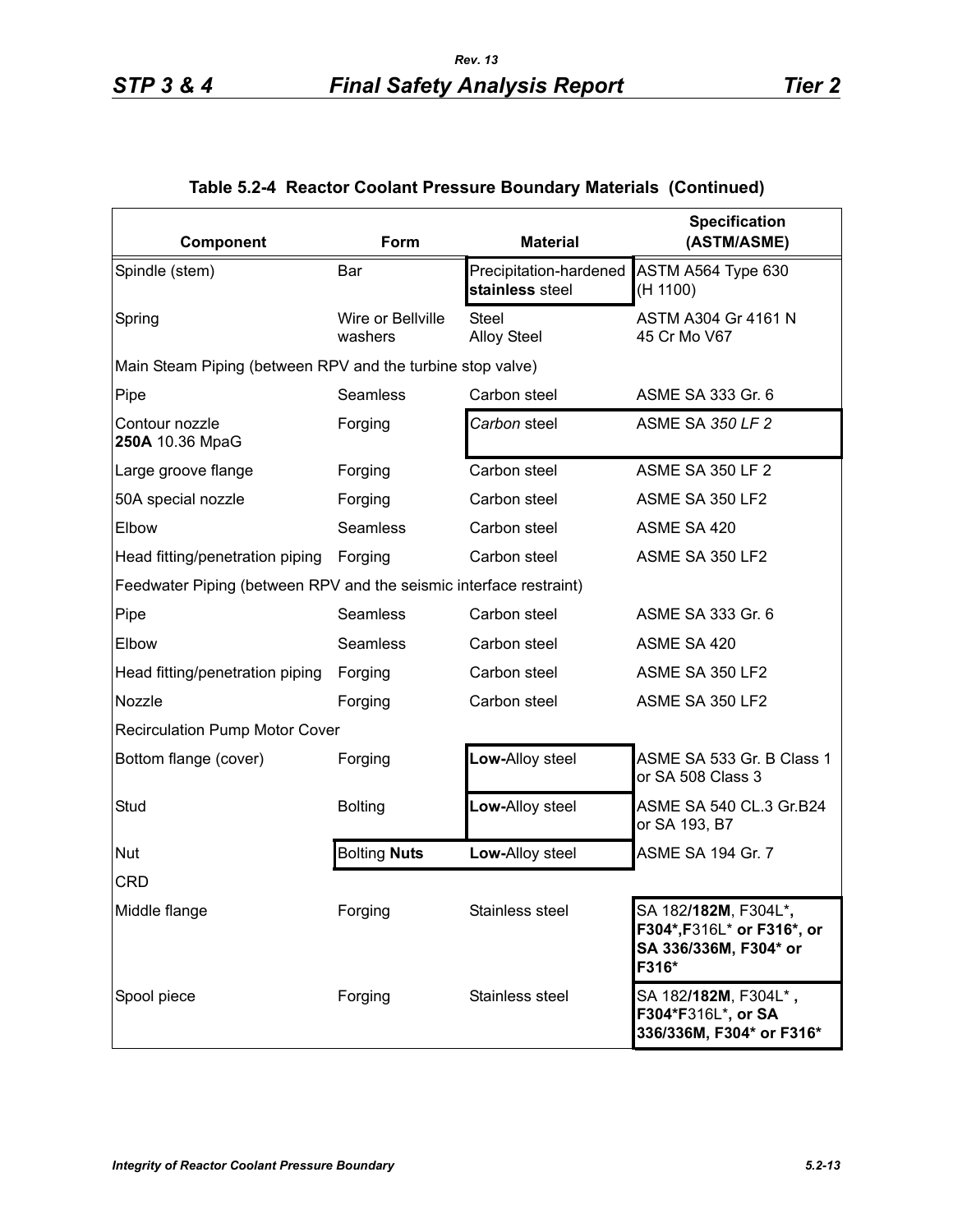| Component                                               | <b>Form</b>        | <b>Material</b>                                   | <b>Specification</b><br>(ASTM/ASME)                                                                                                   |
|---------------------------------------------------------|--------------------|---------------------------------------------------|---------------------------------------------------------------------------------------------------------------------------------------|
| Mounting bolts                                          | <b>Bar Bolting</b> | Low-Alloy steel                                   | SA 194 SA-193/193M Grade<br>B7                                                                                                        |
| Seal housing                                            | Forging            | Stainless steel                                   | SA 182/182M, F304L*,<br>F304*F316L* or F316*, or<br>SA 336/336M, F304* or<br>F316*                                                    |
| Seal housing nut                                        | Bar                | Stainless steel                                   | SA 564, 47-4PH 630(H1100)                                                                                                             |
| <b>Reactor Pressure Vessel</b>                          |                    |                                                   |                                                                                                                                       |
| Shells and Heads                                        | Plate              | Low-Alloy steel Mn-<br>1/2 Mo-1/2 Ni              | SA-533, Type B, Class 1                                                                                                               |
|                                                         | Forging            | 34 Ni-1/2 Mo-Cr-V<br>Low alloy steel              | SA-508, Class 3                                                                                                                       |
| Shell and Head<br>Flange                                | Forging            | 34 Ni-1/2 Mo-Cr-V-<br>Low alloy steel             | <b>SA-508 Class 3</b>                                                                                                                 |
| Flanged<br><b>Nozzles</b>                               | Forging            | $G-S+$<br>Low alloy steel                         | <b>SA-508 Class 3</b>                                                                                                                 |
| <b>Drain Nozzles</b>                                    | Forging            | C-Si<br>Carbon steel or<br><b>Stainless steel</b> | SA-508 Class 1 or SA 182,<br>F316L* or F316*<br>SA-336, F316*                                                                         |
| Appurtenances/Instrumentation Forging<br><b>Nozzles</b> |                    | <del>Cr-Ni-Mo</del><br>Stainless steel            | SA-182, Grade F316L* or<br><del>F316<sup>†</sup> F316*</del> or SA-336,<br><del>Class F316L* or F316<sup>‡</sup></del><br>Class F316* |
|                                                         | Bar, Smls. Pipe    | Ni-Cr-Fe<br>(UNS N06600)                          | <del>SB-166<sup>‡</sup> or SB-167<sup>≢</sup> Code</del><br><b>Case N-580-2</b>                                                       |
| <b>Stub Tubes</b>                                       | Forging            | Ni-Cr-Fe<br>(UNS N06600)                          | SB-564 <sup>#</sup> Code Case N-580-                                                                                                  |
|                                                         | Bar, Smls. Pipe    | Ni-Cr-Fe<br>(UNS N06600)                          | <del>SB-166<sup>‡</sup> or SB-167<sup>≢</sup> Code</del><br><b>Case N-580-2</b>                                                       |

### **Table 5.2-4 Reactor Coolant Pressure Boundary Materials (Continued)**

\* Carbon content is maximum 0.020%.

*† Carbon content is maximum 0.020% and nitrogen from 0.060 to 0.120%.*

*‡ Added niobium content is 1 to 4%.*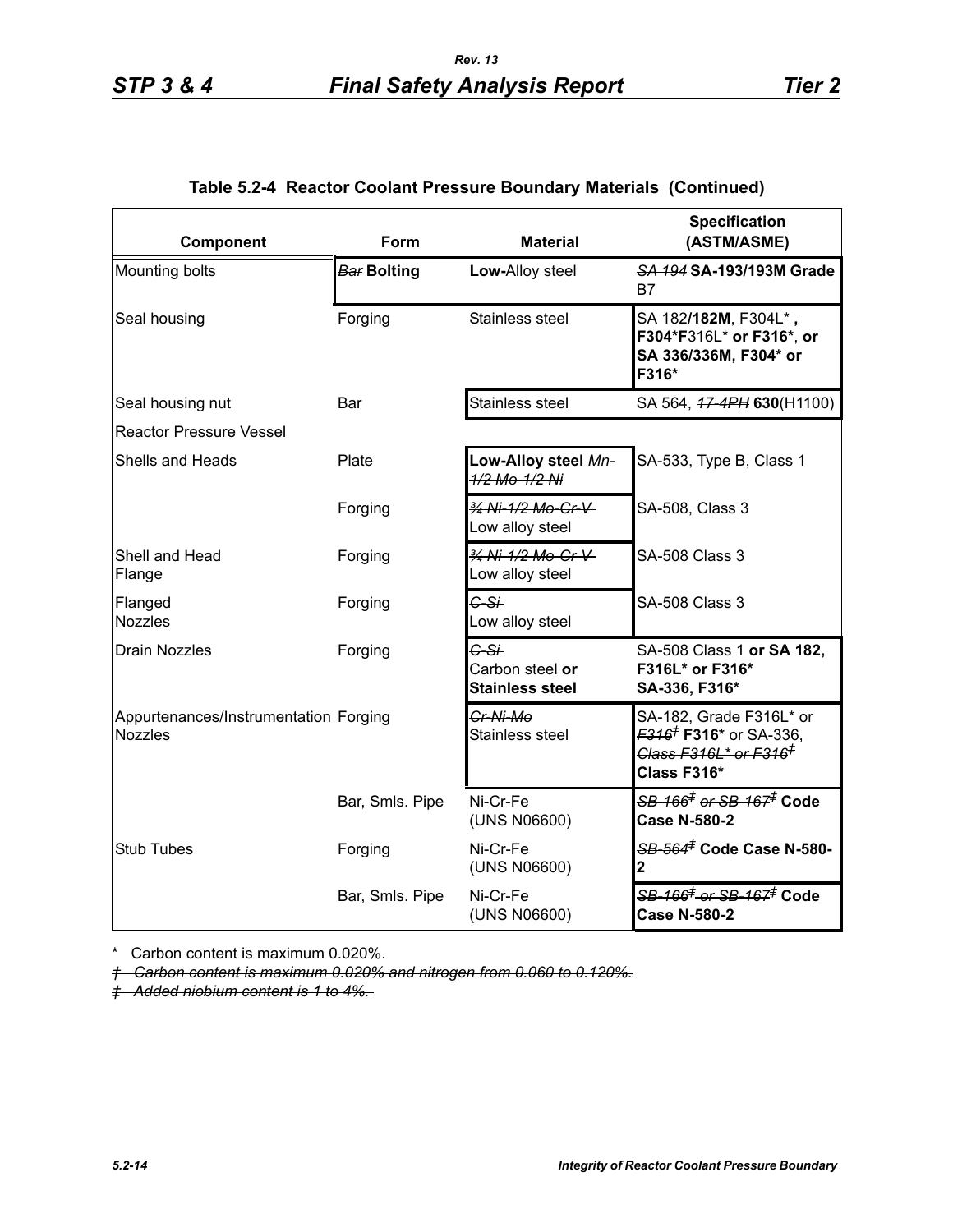| ≽ |  |  |
|---|--|--|
| 4 |  |  |
|   |  |  |
|   |  |  |
|   |  |  |
|   |  |  |
|   |  |  |
|   |  |  |

| Table 5.2-6 LDS Control and Isolation Function vs. Monitored Process Variables               |                         |                            |                           |                         |                               |                           |                                |                           |                         |                           |                                     |                          |                                  |                                 |                          |                            |                                          |                               |                               |                                  |                           |                                | <b>STP</b>                                                     |
|----------------------------------------------------------------------------------------------|-------------------------|----------------------------|---------------------------|-------------------------|-------------------------------|---------------------------|--------------------------------|---------------------------|-------------------------|---------------------------|-------------------------------------|--------------------------|----------------------------------|---------------------------------|--------------------------|----------------------------|------------------------------------------|-------------------------------|-------------------------------|----------------------------------|---------------------------|--------------------------------|----------------------------------------------------------------|
| Monitored<br>Variables<br>LDS Control &<br><b>Isolation Functions</b>                        | Reactor Water Level Low | Turbine Inlet SL Press Low | Reactor Pressure High     | Flow Rate High<br>INSL  | <del>MSL Radiation High</del> | MSL Tunnel Amb. Temp High | Amb. Temp High<br>Turbine Area | Main Condenser Vacuum Low | Drywell Pressure High   | RHR Equip Area Temp High  | Equip Area Temp High<br><b>RCIC</b> | SL Pressure Low<br>RCIC: | SL Flow Rate High<br><b>RCIC</b> | Press High<br>RCIC Vent Exhaust | CUW Equip Area Temp High | CUW Differential Flow High | Running<br>Pumps <b>F</b><br><b>SLCS</b> | LCW Drain Line Radiation High | HCW Drain Line Radiation High | Exhaust Air Rad High<br>R/B HVAC | F/H Exhaust Air Rad High  | Pressure Difference<br>FW Line | $\boldsymbol{\omega}$<br>ବ<br>$\boldsymbol{4}$<br><b>Final</b> |
| <b>MSIVs &amp; MSL Drain Line Valves</b>                                                     | L1.5                    | $\overline{\mathsf{x}}$    |                           | $\overline{\mathsf{x}}$ | $\overline{\mathsf{x}}$       | $\overline{\mathsf{x}}$   | $\overline{\mathsf{x}}$        | $\overline{X}$            |                         |                           |                                     |                          |                                  |                                 |                          |                            |                                          |                               |                               |                                  |                           |                                | Safety                                                         |
| <b>CUW Process Lines Isolation</b>                                                           | L2                      |                            | $X^*$                     |                         |                               | X                         |                                |                           |                         |                           |                                     |                          |                                  |                                 | X                        | X                          | X                                        |                               |                               |                                  |                           |                                |                                                                |
| RHR S/C PCV Valves                                                                           | L3                      |                            | $\boldsymbol{\mathsf{X}}$ |                         |                               |                           |                                |                           |                         | $\boldsymbol{\mathsf{X}}$ |                                     |                          |                                  |                                 |                          |                            |                                          |                               |                               |                                  |                           |                                |                                                                |
| <b>RCIC Steamline Isolation</b>                                                              |                         |                            |                           |                         |                               |                           |                                |                           |                         |                           | X                                   | $\sf X$                  | X                                | $\boldsymbol{\mathsf{X}}$       |                          |                            |                                          |                               |                               |                                  |                           |                                | Analysis                                                       |
| <b>ATIP Withdrawal</b>                                                                       | L3                      |                            |                           |                         |                               |                           |                                |                           | X                       |                           |                                     |                          |                                  |                                 |                          |                            |                                          |                               |                               |                                  |                           |                                |                                                                |
| DW RAD Sampling Isolation                                                                    | L2                      |                            |                           |                         |                               |                           |                                |                           | X                       |                           |                                     |                          |                                  |                                 |                          |                            |                                          |                               |                               |                                  |                           |                                |                                                                |
| <b>SPCU Process Line Isolation</b>                                                           | L <sub>3</sub>          |                            |                           |                         |                               |                           |                                |                           | X                       |                           |                                     |                          |                                  |                                 |                          |                            |                                          |                               |                               |                                  |                           |                                |                                                                |
| DW LCW Sump Drain Line Isolation                                                             | L3                      |                            |                           |                         |                               |                           |                                |                           | X                       |                           |                                     |                          |                                  |                                 |                          |                            |                                          | $\boldsymbol{\mathsf{X}}$     |                               |                                  |                           |                                | Report                                                         |
| DW HCW Sump Drain Line Isolation                                                             | L3                      |                            |                           |                         |                               |                           |                                |                           | X                       |                           |                                     |                          |                                  |                                 |                          |                            |                                          |                               | X                             |                                  |                           |                                |                                                                |
| <b>RCW PCV Valves Isolation</b>                                                              | L1                      |                            |                           |                         |                               |                           |                                |                           | X                       |                           |                                     |                          |                                  |                                 |                          |                            |                                          |                               |                               |                                  |                           |                                |                                                                |
| <b>HNCW PCV Valves Isolation</b>                                                             | L1                      |                            |                           |                         |                               |                           |                                |                           | X                       |                           |                                     |                          |                                  |                                 |                          |                            |                                          |                               |                               |                                  |                           |                                |                                                                |
| AC System P&V Valves Isolation                                                               | L <sub>3</sub>          |                            |                           |                         |                               |                           |                                |                           | X                       |                           |                                     |                          |                                  |                                 |                          |                            |                                          |                               |                               | X                                | X                         |                                |                                                                |
| <b>FCS PCV Valves Isolation</b>                                                              | L3                      |                            |                           |                         |                               |                           |                                |                           | $\mathsf{X}$            |                           |                                     |                          |                                  |                                 |                          |                            |                                          |                               |                               |                                  |                           |                                |                                                                |
| R/B HVAC Air Ducts Isolation                                                                 | L3                      |                            |                           |                         |                               |                           |                                |                           | $\overline{\mathsf{x}}$ |                           |                                     |                          |                                  |                                 |                          |                            |                                          |                               |                               | X                                | $\boldsymbol{\mathsf{X}}$ |                                |                                                                |
| <b>SGTS Initiation</b>                                                                       | L <sub>3</sub>          |                            |                           |                         |                               |                           |                                |                           | X                       |                           |                                     |                          |                                  |                                 |                          |                            |                                          |                               |                               | X                                | X                         |                                |                                                                |
|                                                                                              |                         |                            |                           |                         |                               |                           |                                |                           | $\overline{\mathbf{x}}$ |                           |                                     |                          |                                  |                                 |                          |                            |                                          |                               |                               |                                  |                           | $\overline{\mathbf{X}}$        |                                                                |
| <b>Condensate Pump Trip **</b><br>* Head spray valve only<br>** Both signals must be present |                         |                            |                           |                         |                               |                           |                                |                           |                         |                           |                                     |                          |                                  |                                 |                          |                            |                                          |                               |                               |                                  |                           |                                | Tier<br>$\mathbf{v}$                                           |

Integrity of Reactor Coolant Pressure Boundary *Integrity of Reactor Coolant Pressure Boundary 5.2-15*

5.2-15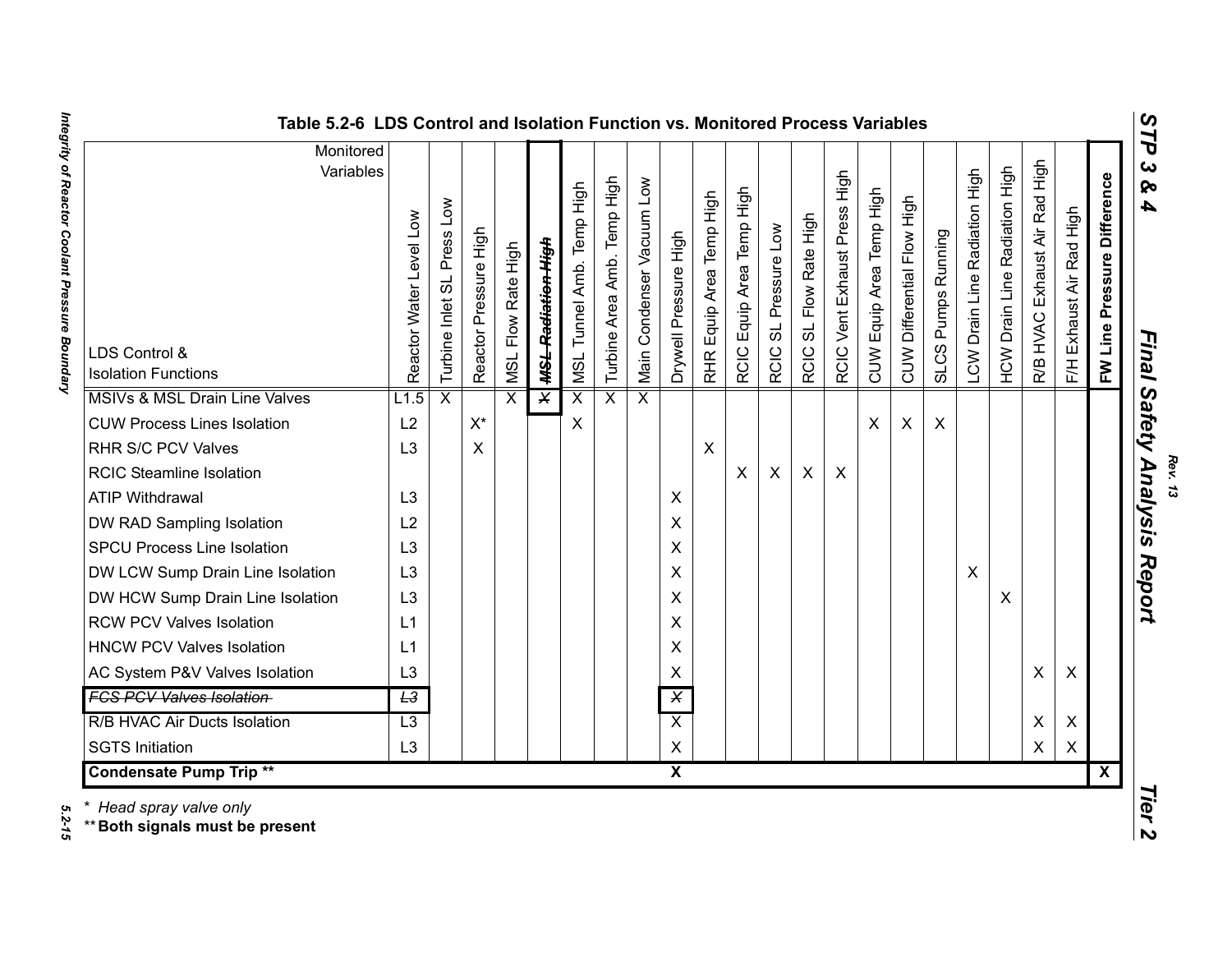| inal Safety<br><b>Analysis</b><br>Repo | Rev. 13 |
|----------------------------------------|---------|

|                             | Table 5.2-7 Leakage Sources vs. Monitored Trip Alarms |                    |                                                |                         |                               |                               |                                    |                           |                                     |                                       |                                             |                                    |                                                     |                                         |                                       |                            |                                      |                                       |                                           |                                           |
|-----------------------------|-------------------------------------------------------|--------------------|------------------------------------------------|-------------------------|-------------------------------|-------------------------------|------------------------------------|---------------------------|-------------------------------------|---------------------------------------|---------------------------------------------|------------------------------------|-----------------------------------------------------|-----------------------------------------|---------------------------------------|----------------------------|--------------------------------------|---------------------------------------|-------------------------------------------|-------------------------------------------|
| Leakage Source              | Monitored<br>Plant<br>Variable<br>Location            |                    | $\sum_{i=1}^{n}$<br>Reactor Vessel Water Level | Drywell Pressure High   | DW Floor Drain Sump High Flow | DW Equip Drain Sump High Flow | DW Fission Products Radiation High | Drywell Temperature High  | SRV Discharge Line Temperature High | Vessel Head Flange Seal Pressure High | RB Eq/FI Drain Sump High Flow               | DW Air Cooler Condensate Flow High | MSL or RCIC Steamline Flow High                     | MSL Tunnel or TB Ambient Area Temp High | Equip Areas Ambient or Diff Temp High | CUW Differential Flow High | <del>MSL Tunnel Radiation High</del> | Inter-System Leakage (Radiation) High | Feedwater Line Differential Pressure High | STP 3 & 4<br>Final Safety Analysis Report |
| <b>Main Steamlines</b>      |                                                       |                    | $\overline{\mathsf{x}}$                        | $\overline{\mathsf{x}}$ | $\overline{\mathsf{x}}$       |                               | $\overline{\mathsf{x}}$            | $\overline{\mathsf{x}}$   | $\overline{\mathsf{x}}$             |                                       |                                             | $\overline{\mathsf{x}}$            | $\overline{\mathsf{x}}$                             |                                         |                                       |                            |                                      |                                       |                                           |                                           |
| <b>RCIC Steamline</b>       |                                                       | $\circ$<br>$\circ$ | X<br>$\overline{\mathsf{X}}$<br>$\times$       | X                       | $\mathsf{X}$                  |                               | $\pmb{\times}$                     | $\boldsymbol{\mathsf{X}}$ |                                     |                                       | $\boldsymbol{\mathsf{X}}$<br>$\pmb{\times}$ | X                                  | $\mathsf X$<br>$\sf X$<br>$\boldsymbol{\mathsf{X}}$ | $\boldsymbol{\mathsf{X}}$               | X<br>X                                |                            | $\pmb{\times}$                       |                                       |                                           |                                           |
| <b>RCIC Water</b>           | <sup>1</sup>                                          |                    |                                                |                         |                               |                               |                                    |                           |                                     |                                       |                                             |                                    |                                                     |                                         |                                       |                            |                                      |                                       |                                           |                                           |
| <b>RHR Water</b>            | $\overline{\phantom{a}}$                              | $\circ$            | X                                              | X                       | X                             |                               | X                                  | $\boldsymbol{\mathsf{X}}$ |                                     |                                       | $\mathsf X$                                 | X                                  |                                                     |                                         | X                                     |                            |                                      |                                       |                                           |                                           |
|                             |                                                       | $\circ$            |                                                |                         |                               |                               |                                    |                           |                                     |                                       | $\pmb{\times}$                              |                                    |                                                     |                                         | X                                     |                            |                                      | $\otimes$                             |                                           |                                           |
| <b>HPCF Water</b>           | H                                                     |                    | X                                              | $\pmb{\times}$          | $\pmb{\times}$                |                               | X                                  | X                         |                                     |                                       |                                             | X                                  |                                                     |                                         |                                       |                            |                                      |                                       |                                           |                                           |
| <b>CUW Water</b>            |                                                       | $\circ$            | $\pmb{\times}$                                 | X                       | X                             |                               | X                                  | X                         |                                     |                                       | $\boldsymbol{\mathsf{X}}$                   | X                                  |                                                     |                                         | X                                     |                            |                                      |                                       |                                           |                                           |
|                             |                                                       | $\circ$            |                                                |                         |                               |                               |                                    |                           |                                     |                                       | $\boldsymbol{\mathsf{X}}$                   |                                    |                                                     | $\pmb{\times}$                          | $\mathsf{X}$                          | $\boldsymbol{\mathsf{X}}$  |                                      |                                       |                                           |                                           |
| Feedwater                   | $\overline{\phantom{a}}$                              |                    | X<br>$\sf X$                                   | X                       | X                             |                               | $\pmb{\times}$                     | X                         |                                     |                                       |                                             | X                                  |                                                     |                                         |                                       |                            |                                      | $\otimes$                             | $\boldsymbol{\mathsf{X}}$                 |                                           |
| Recirc Pump Motor<br>Casing | $\mathbf{I}$                                          | $\circ$<br>$\circ$ |                                                | X                       | X                             |                               | X                                  | $\boldsymbol{\mathsf{X}}$ |                                     |                                       | $\pmb{\times}$                              | X                                  |                                                     | $\pmb{\times}$                          |                                       |                            |                                      | $\otimes$                             | $\boldsymbol{\mathsf{X}}$                 | <b>Tier 2</b>                             |
|                             |                                                       |                    |                                                |                         |                               |                               |                                    |                           |                                     |                                       |                                             |                                    |                                                     |                                         |                                       |                            |                                      |                                       |                                           |                                           |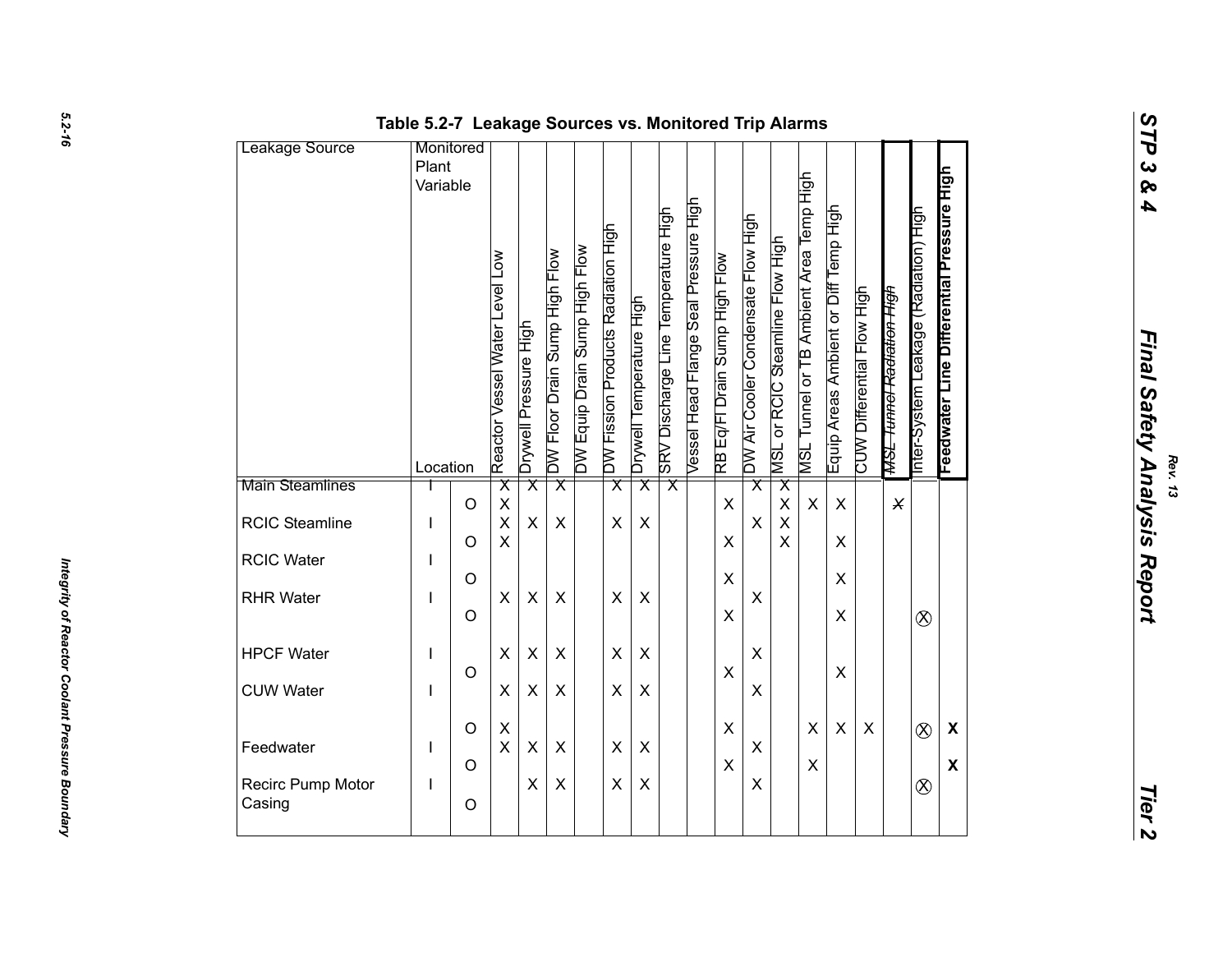| Feedwater Line Differential Pressure High<br>MSL Tunnel or TB Ambient Area Temp High<br>Vessel Head Flange Seal Pressure High<br>SRV Discharge Line Temperature High<br>Inter-System Leakage (Radiation) High<br>DW Air Cooler Condensate Flow High<br>DW Fission Products Radiation High<br>MSL or RCIC Steamline Flow High<br>Equip Areas Ambient or Diff Temp<br>DW Equip Drain Sump High Flow<br>DW Floor Drain Sump High Flow<br>RB Eq/Fl Drain Sump High Flow<br>CUW Differential Flow High<br>Drywell Temperature High<br>Drywell Pressure High<br>Reactor<br><u>_R9M</u><br>Location<br>$\overline{\mathsf{x}}$<br>$\overline{\mathsf{x}}$<br><b>Reactor Vessel Head</b><br>Seal<br>$\circ$<br>Valve Stem Packing<br>X<br>X<br>$\circ$<br>Miscellaneous Leaks<br>X<br>X<br>$\boldsymbol{\mathsf{X}}$<br>$\circ$<br>$\otimes$ |
|--------------------------------------------------------------------------------------------------------------------------------------------------------------------------------------------------------------------------------------------------------------------------------------------------------------------------------------------------------------------------------------------------------------------------------------------------------------------------------------------------------------------------------------------------------------------------------------------------------------------------------------------------------------------------------------------------------------------------------------------------------------------------------------------------------------------------------------|
|                                                                                                                                                                                                                                                                                                                                                                                                                                                                                                                                                                                                                                                                                                                                                                                                                                      |
|                                                                                                                                                                                                                                                                                                                                                                                                                                                                                                                                                                                                                                                                                                                                                                                                                                      |

*Rev. 13*